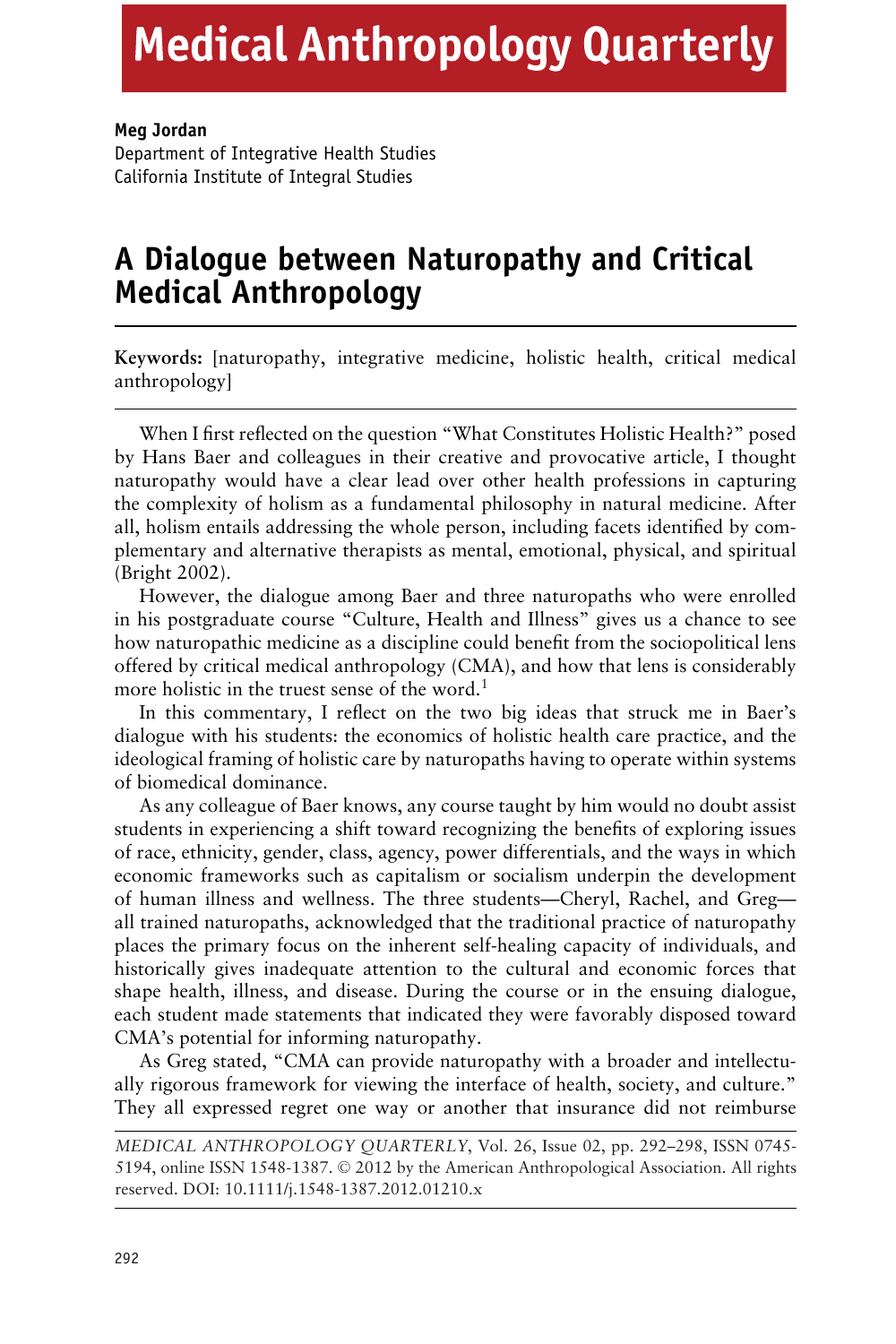naturopathy, and that their clientele was restricted to those who could afford to pay out of pocket. It was heartening to read how they creatively worked around challenges in shaping policy, research, and collaborative practice. But most of all, they struggled with the desire to practice according to their highest ideals and still make a living.

I found this conundrum of making a sufficient living to pay for expensive naturopathic training, and yet not charging so much that one could not attract patients to the benefits of natural medicine to be shared among naturopathic doctors in the United States, Canada, and across Europe. On the one hand, they were distressed that they had to operate outside insurance reimbursement; on the other hand, they acknowledged that if they were accepted within the dominant medical-insurance system, they would have to employ larger staffs just to deal with the complex billing process and mind-boggling compliance issues, and perhaps receive such discounted reimbursements, the whole endeavor would not be worth the effort.

In turn, naturopathy has come under criticism by medical doctors for questionable economic policies. The criticism points to a sort of false polemic posed in this dialogue: biomedicine smacks of capitalism and greed; naturopathy of holism and concern for the individual. Yet the current criticism of naturopathic practice reminds me of the old joke, "How many chiropractors does it take to change a light bulb? Only one. But it has to be done in ten sessions." Lately, a similar dubious tactic was done in many naturopathic practices, as witnessed by myself and my graduate students. For the past three years, I have taught a course entitled "Complementary, Alternative and Integrative Medicine" (CAIM) in which graduate students critically analyze and reflect on the patient–practitioner communication, and diagnostic and treatment protocols they experienced at various alternative medicine practitioners. Most choose to visit naturopaths throughout California, Oregon, Arizona, Washington, and Vancouver, BC.

They assess how patients are greeted and by whom, the intake procedure, history and physical procedures, recommended treatment, and follow-up. They also learn to compare marketing copy (brochures, Internet advertisements, philosophy statements) with actual practice. This year, graduate students compiled three years of data and found that no matter what the diagnosis, ten sessions of an IV infusion of magnesium and Vitamin B12 were prescribed for the vast majority of clients at approximately \$100 per infusion. "Adrenal exhaustion" was the rampant common diagnosis—difficult to clinically prove and yet requiring the same treatment.

In addition, each office visit involved a purchase of sometimes thousands of dollars of high-end, obscure diagnostic blood work and shopping bags full of costly dietary supplements. The lack of insurance coverage for naturopathic medicine resulted in patients paying significant amounts out of pocket. Two students were given a "super bill" and told, "Good luck trying to get your insurance company to pay these. They most likely won't." Certainly these examples pale in comparison to the staggering escalation of medical care costs and the unparalleled profits of the medicopharmaceutical industry. However, an MD panelist at the Integrative Health Symposium complained that shrinking reimbursement from Medicare and private insurers tempted her to consider the "free-wielding, unhindered practices of alternative therapists" as if the grass is always greener, or more profitable, in alternative professions (interview, 2009).<sup>2</sup>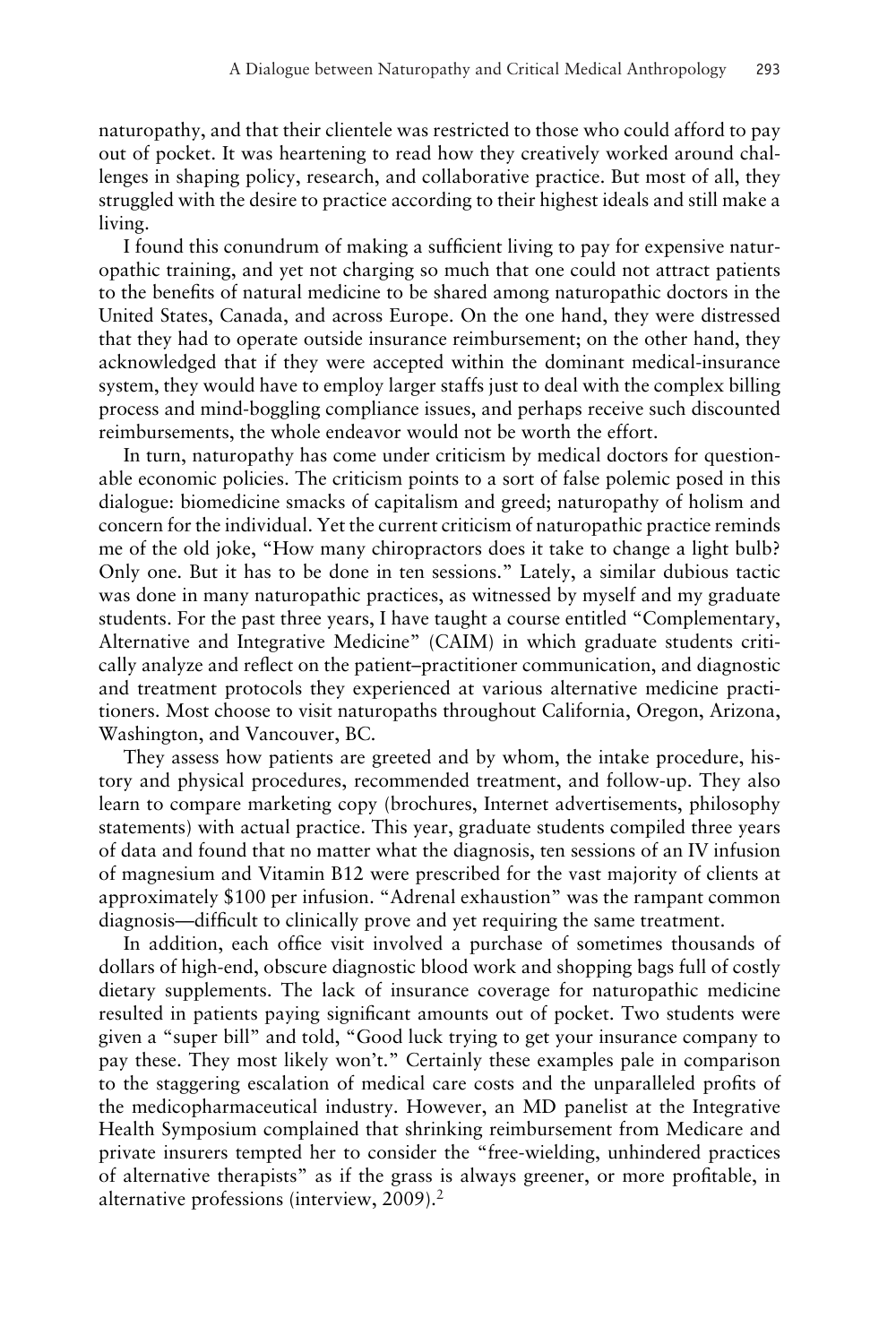Baer has been an effective advocate of the most noble aim of CMA: to rectify the vast inequities resulting from greed and oppressive economic forces embedded in capitalist structures that impact how human beings experience illness and attempt recovery. CMA in Baer and colleagues' view is not just social research but action research that can and should advance the cause of more equitable policies. But as his long-time coauthor Merrill Singer points out in *Anthropology News,* anthropological contributions to public policy are far too absent compared to those from other social and behavioral sciences, although Singer sees a concerted effort to reverse that in recent years (2010).

So where has this new clarion call for health and wealth equity originated? Much of the seminal work made in outlining health disparities has been spearheaded by economists (Kawachi and Kennedy's *The Health of Nations)* and epidemiologists (Kate Pickett and Richard Wilkinson's *The Spirit Level: Why Greater Equality Makes Societies Stronger).* What medical anthropologists do well is move beyond the overly simplified concepts that plague categorical reports and present nuanced texts that give voice to the difficult, messy, and complex ways humans attempt to care for one another, despite barriers erected by class, race, gender, and economic structures. Many of these inequities have been well nuanced in the literature since medical anthropology emerged. Whether Farmer's structural violence or Scheper-Hughes's illegal trade of human organs, medical anthropologists bring this critical broadened perspective to health care providers and public health policymakers with the hope of accomplishing a more compassionate and sane world.

Sometimes it seems that Baer and colleagues would like to have naturopaths join their vision of critical medical anthropologists who swim upstream, towing a Marxist agenda, insisting on a complete transformation of health care, beginning with the overhaul of capitalism and the profit-driven structures of biomedicine. I question whether it makes sense to attempt such a feat at a time when the developed world has fairly well dismissed socialism as a failed state. Even the most effective health systems in the world (Japan and Sweden, as measured by longevity and overall health outcomes) are a complex weave of regulatory measures imposed on a patchwork of private and public systems.

Still, Baer and colleagues' ultimate lessons for students seem more human and satisfying than anything health care reformists have managed to squeeze past the current ideologist chasm and divisional strife of lawmakers in the United States. We are living with the watered-down attempts to fix gross payer neglect (Emmanuel 2008). Independent economists have calculated that single-payer health care reform, after some initial hefty outlays, could trim \$30–\$300 billion from the total health care bill that exceeds \$2.5 trillion, according to Physicians for a National Health Program (Relman 2007, 2009).

The second big idea in this article revolves around holism and the ideological perspective of naturopathic medicine. As long as there have been different schools of thought on healing, there have been diehard convictions about right and wrong ways to treat the ill. However, a contemporary shift toward inclusion of many ideas that were relegated to either the holistic health sector or the dominant medical sector has migrated across disciplinary borders. Phrases such as *mind–body–spirit*, *patient empowerment*, *patient-centered care*, and *holistic health*, once only spoken by holistic health practitioners, are used in Harvard Medical School's Institute of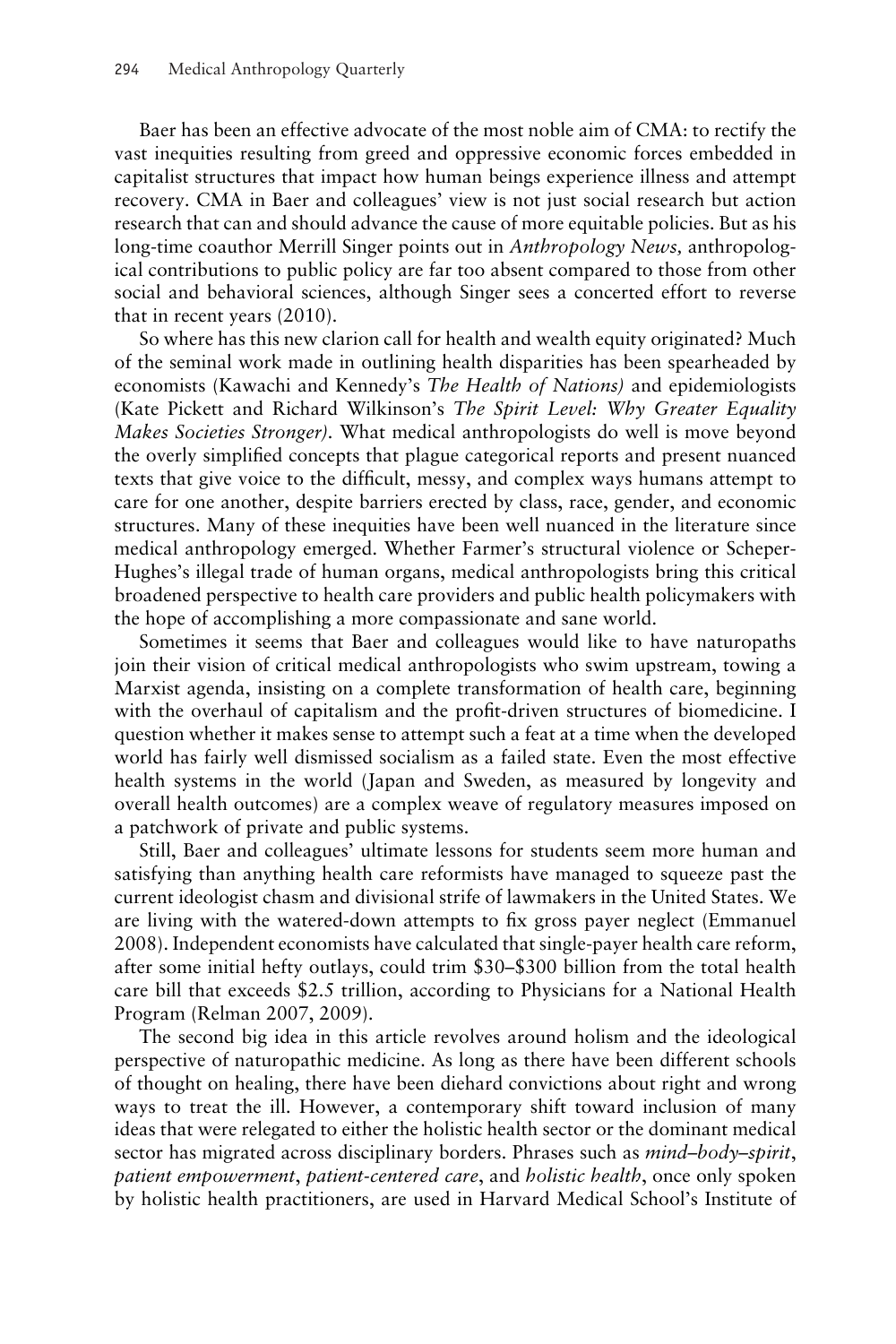Lifestyle Medicine, the Duke Center for Integrative Medicine, and the Integrative Medicine Program at MD Anderson Medical Center.

It is easy to accuse biomedicine practitioners of co-opting these terms from the holistic health traditions such as naturopathy; rarely is credit given or even acknowledgment for the ways in which these concepts were learned from naturopathic authors. According to John Weeks (personal communication, February 16, 2009), a CAM publisher and editor since 1983 and author of *The Integrator Blog,* prominent medical doctors in the media (Andrew Weil, Dean Ornish, Dean Edell, Mark Hyman, Mehmet Oz, and Michael Roizen) have benefited from the groundwork laid by prodigious naturopathic authors and thinkers. $3$ 

Naturopaths often complain to me that they never receive acknowledgment for groundbreaking work in holistic therapies, but Karen Armstrong, former Executive Director of the American Association of Naturopathic Physicians, urges her members to stop looking for historical credit and simply forge ahead with new multidisciplinary alliances that benefit their professional lives (interview, unrecorded panel presentation, New York City, February, 19, 2009).

Lionized in the public eye, "celebrity docs" deliver precise judgments about what is right and what is wrong about alternative therapies. "Don't waste your money on it (vitamins, herbs, guided imagery) until science can back it," is the general advice. On his syndicated radio program, Dean Edell, MD, not only tells listeners how some therapies such as homeopathy are worthless but dispenses his advice with a strong dose of righteousness. Popular MD-blogger Peter Lipson, MD, writes that "naturopathy is modern-day shamanism and should be banned (Lipson 2009). For each one, their thinking has changed over the past decade, once sufficient "hard science" backs natural healing disciplines. One by one, these prominent MDs become convinced it is not all "snake oil," as Ornish lectured to UCSF medical students: "snake oil has considerable healthy fatty acids" (Ornish 2007). In early issues of Dr. Weil's newsletter, he lambasted homeopathy. Recent versions reveal a judicious but limited acceptance. Dr. Oz, a noted cardiovascular surgeon, extols the virtues of breathwork and other alternative medicine on his daytime TV talk show.

I witnessed an MD who was new to integrative medicine write the word *holism* on a blackboard during an integrative medicine conference and proceed to lecture the attendees about what it meant. The room was filled with NDs, chiropractors, nurses, and other allied health professionals who rolled their eyes, showed signs of disgust, got up and left the lecture hall, and complained in the hallway that this female MD didn't give them their due credit for "bringing her up to speed" on these concepts just a year ago.

They said she was new to holistic health, having just learned from naturopaths last week about how to transform her medical practice from an HMO-contracted service to an independent clinic. They complained about bringing medical doctors around to notions of multidimensionality of information systems in the body and foundational principles of detoxification, environmental sensitivity, nutritional medicine, and targeted supplementation. They were tired of not being invited to lecture, of not having their own voices heard at these conferences, and of not receiving any credit for keeping the fires of holistic health lighted at the margins for centuries. They felt that holism has been co-opted as a marketing ploy by biomedicine, but without the depth of understanding that is required when one undertakes a true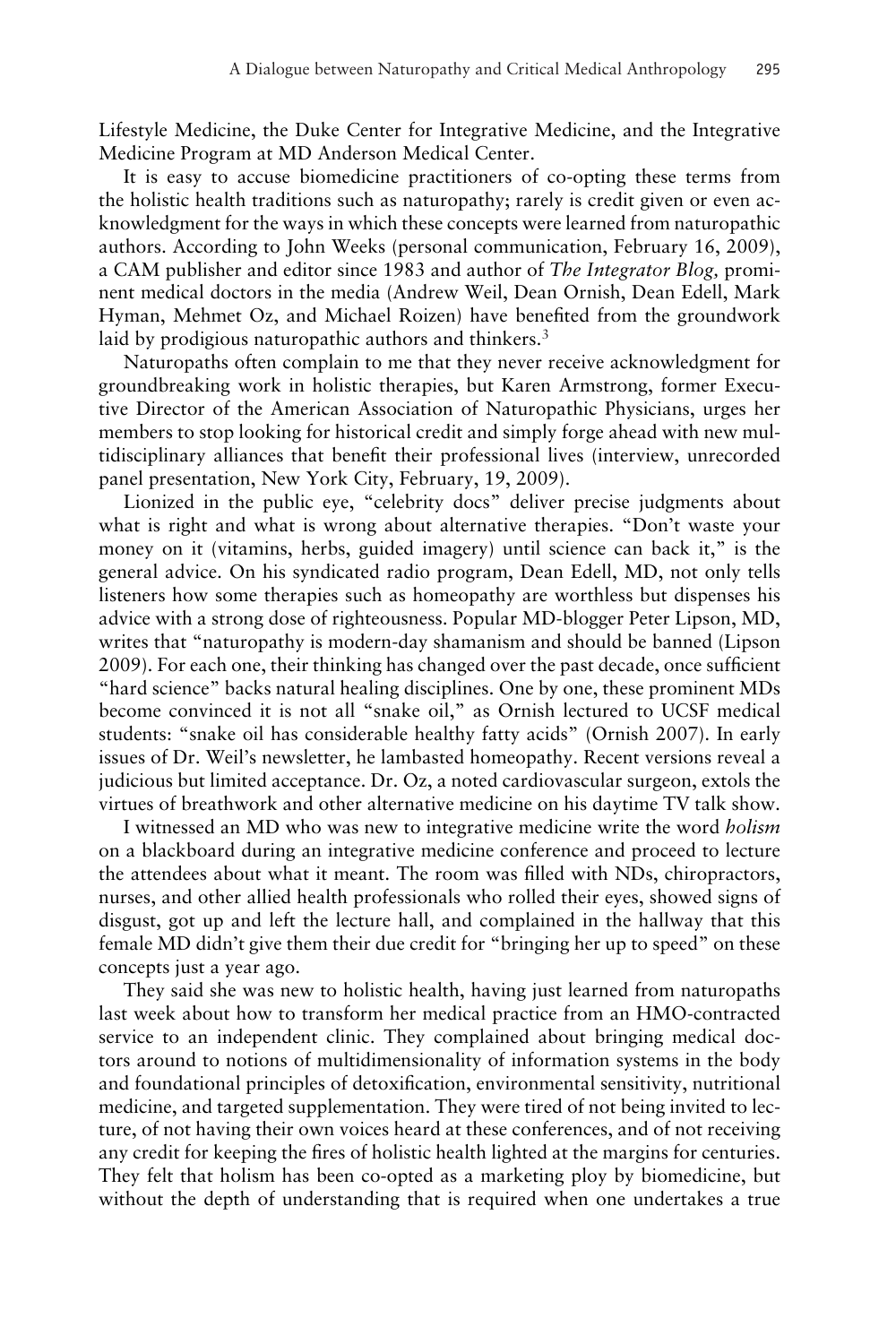study of *vis medicatrix naturae,* the central tenet of naturopathy. Susan Lord, the MD who dared to tell naturopaths about "holism," has left her conventional medical practice and now directs the "Food as Medicine" nutritional curriculum for the Center for Mind–Body Medicine.

In short, biomedicine took over holism, but naturopathy got nothing in return, except a promise that if they adopt more stringent research methodology, they may be granted a subordinate seat at the table. Sally LaMont, ND, LAc, former executive director of the California Association of Naturopathic Doctors, who spearheaded the campaign for naturopathic physician licensure in California a decade ago, believes that the "seat at the table" can cost a profession its "heart and soul." LaMont said, "in order to practice as licensed health professionals, naturopaths have had to make numerous concessions to the California medical board. They even insisted we change the name of our organization in California to 'naturopathic doctors' and not call ourselves 'physicians'" (personal communication, September 19, 2009).

LaMont and Carl Hangee-Bauer, ND, LAc, President of the American Association of Naturopathic Physicians (AANP) and several advanced-practice nursing organizations, expressed dismay in 2006 that the newly launched "Scope of Practice Partnership" within the American Medical Association (AMA) sought to curtail the "pervasive scope of practice 'creep' overwhelming the medical establishment" and call into question the source of information, training and certification" of chiropractors, optometrists, nurse anesthetists, podiatrists, psychologists, naturopaths, advanced practice nurses.<sup>4</sup>

Dana Ullman, president of the Foundation for Homeopathic Education and Research, and author of *Discovering Homeopathy and Medicine for the 21st Century*, explains that not only naturopaths but also osteopaths, acupuncturists, homeopaths, and holistic health educators undergo the same restriction of their original healing missions, while imparting new knowledge to medical doctors. "Look what happened to osteopaths—they were told by MD regulators that they had to redraft their education, residential training and praxis to be essentially identical to a medical doctor's education. Their emphasis on spinal health and manipulation is all but disappeared" (personal communication, September 16, 2009). There is concern that an emphasis on evidence-based science will eclipse naturopathy's uniqueness, squeezing out important subjects that do not fit into reductionistic models of study (Ullman 2007).

The reader also gains a sense that the three naturopaths in this dialogue may have found themselves in similar circumstances with other heterodox or counterhegemonic practitioners operating within biomedical dominant societies: they gain status by heaping on more credentials, or adopting "evidence-based" praxis, or by tailoring their practices to seek relationships (referrals, acceptance, freedom from harassment) within orthodox medical systems. Although naturopaths in Australia are not licensed, they have raised the level of their educational training standards and developed professional associations that have advanced their status. The students in this dialogue were committed to maintaining their natural medicine ethic, while actively engaged with health policy, the harsh realities of health economics, and the nagging backdrop that plagues every heterodox healing system—striving for legitimacy and acceptance.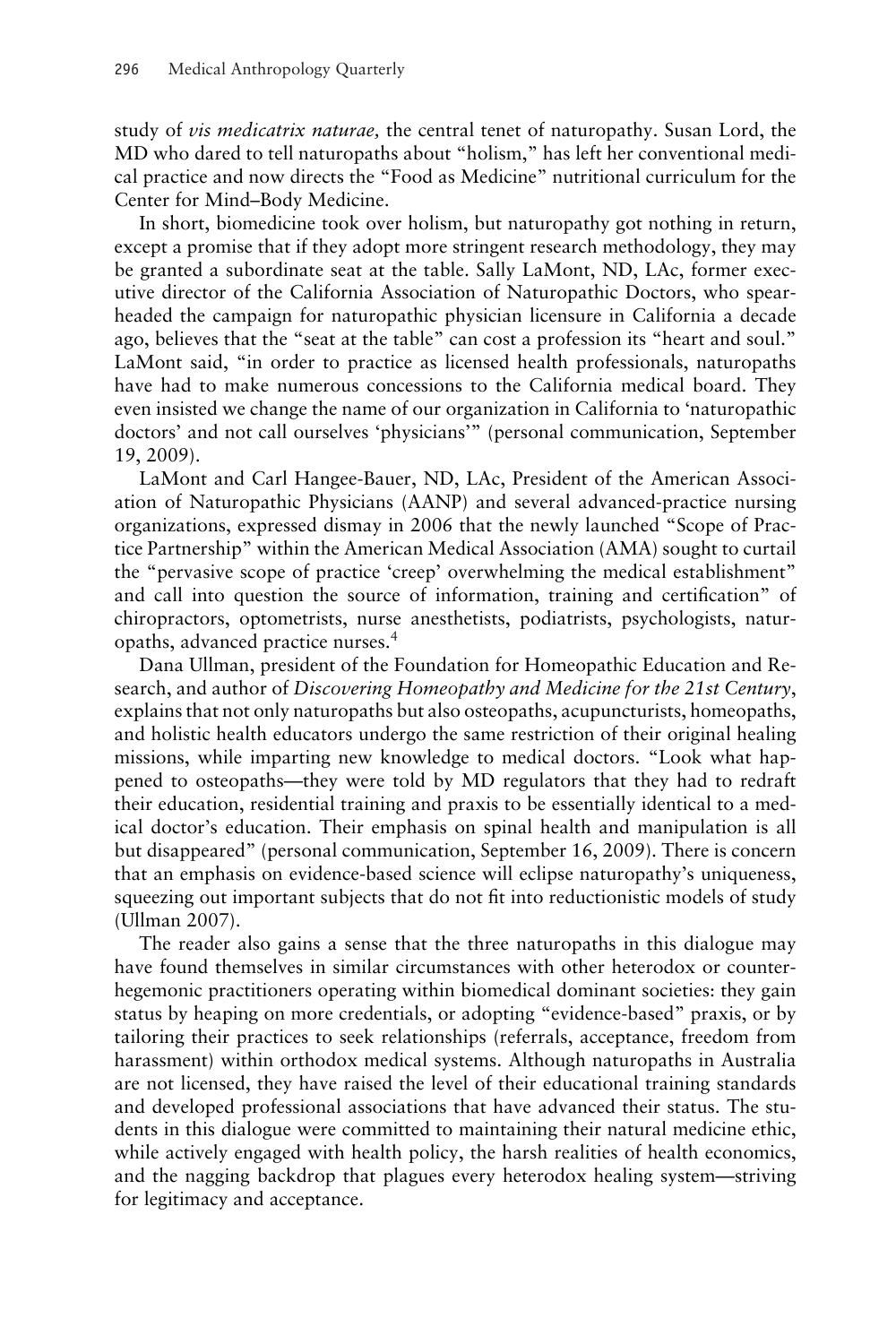Conservative market analysts argue that unfettered capitalism will "take care of everything," but not even Adam Smith simplistically believed that was necessarily true. There are nonmarket forces such as government regulation and institutions such as public school and public health that operate for the general welfare of humanity. We are much better off when a well-designed synergy dampens the profit motive in health care and ramps up the concern for human welfare. When China did away with their natural health insurance program in 1979, they did so because the drafters of the new economy thought that market forces would supply health needs, but they were wrong, and we are now witnessing how in the long term, benefits for people obviously suffered (Relman 2009).

As wealth inequities expand around the world through globalization, health inequities will escalate. I am grateful that Baer continues to bring his unwavering sense of equity and social solidarity to CMA, and that he continues this educational outreach to all health professions. Hopefully, a more grounded, authentic, and lifesaving version of holistic health will emerge, underscored by the social, economic, and political determinants that shape our lives and our health.

#### Notes

1. In 1926, philosopher Jan Christian Smuts coined the word *holism* to signify a gestalt of a system in which the whole is greater than the sum of the parts. Holistic health notions arose in counterculture movements in the 1960s and 1970s incorporating Eastern meditation, back-to-nature agrarian concepts, and a desire for mind–body–spirit integration. Later holism has taken on environmental awareness as well, and naturopathic medicine today asserts that optimal health cannot be attained in an unhealthy environment.

2. I conducted this unpublished interview with Tracy Gaudet, MD, Director, Duke Center for Integrative Medicine, following a panel discussion at the Institute of Medicine, Summit on Integrative Medicine, Washington, DC, in 2009. On the panel she said, "Teaching wellness to patients doesn't pay doctors enough. I need at least \$400 an hour in order to cover my costs. Doctors need to be incentivized to teach prevention." This comment unleashed a flood of rebuttal from non-MD health care professionals in the audience who said they were willing to teach wellness and prevention for a lot less, if only the medical profession would stop blocking NPs and NDs from being primary care physicians in many states. The summit brought together 600 scientists, physicians, and practitioners of multiple disciplines to examine an integrative model of patient-centered care, along with economic, educational, and policymaking implications.

3. In the 19th- and early 20th centuries, the "old-time" naturopathic thinkers and authors often followed a heuristic inquiry, in which they engaged with their own experience, deciphering the constituents of optimal health and what they called "dis-ease" by personal encounters with the phenomena. By the mid-1980s, heuristic accounts gave way to empiricism. The elevation of evidence-based science curricula at naturopathic universities such as Bastyr University was led by faculty-authors Michael Murray, ND; Jeffrey Bland, Ph.D.; and Joseph Pizzorno, ND, who took the lead in mapping out the biochemical and nutritional support for recovery from chronic disorders and health maintenance. Their seminal contributions, well referenced in voluminous works (*Clinician's Handbook of Natural Medicine, An Encyclopedia of Natural Medicines, The Condensed Encyclopedia of Healing Foods, The Complete Natural Health Consultant: A Practical Handbook of Alternative Health Treatments, How to Prevent and Treat Diabetes with Natural Medicine, How to Prevent and Treat Cancer with Natural Medicine, How to Prevent and Treat Diabetes*